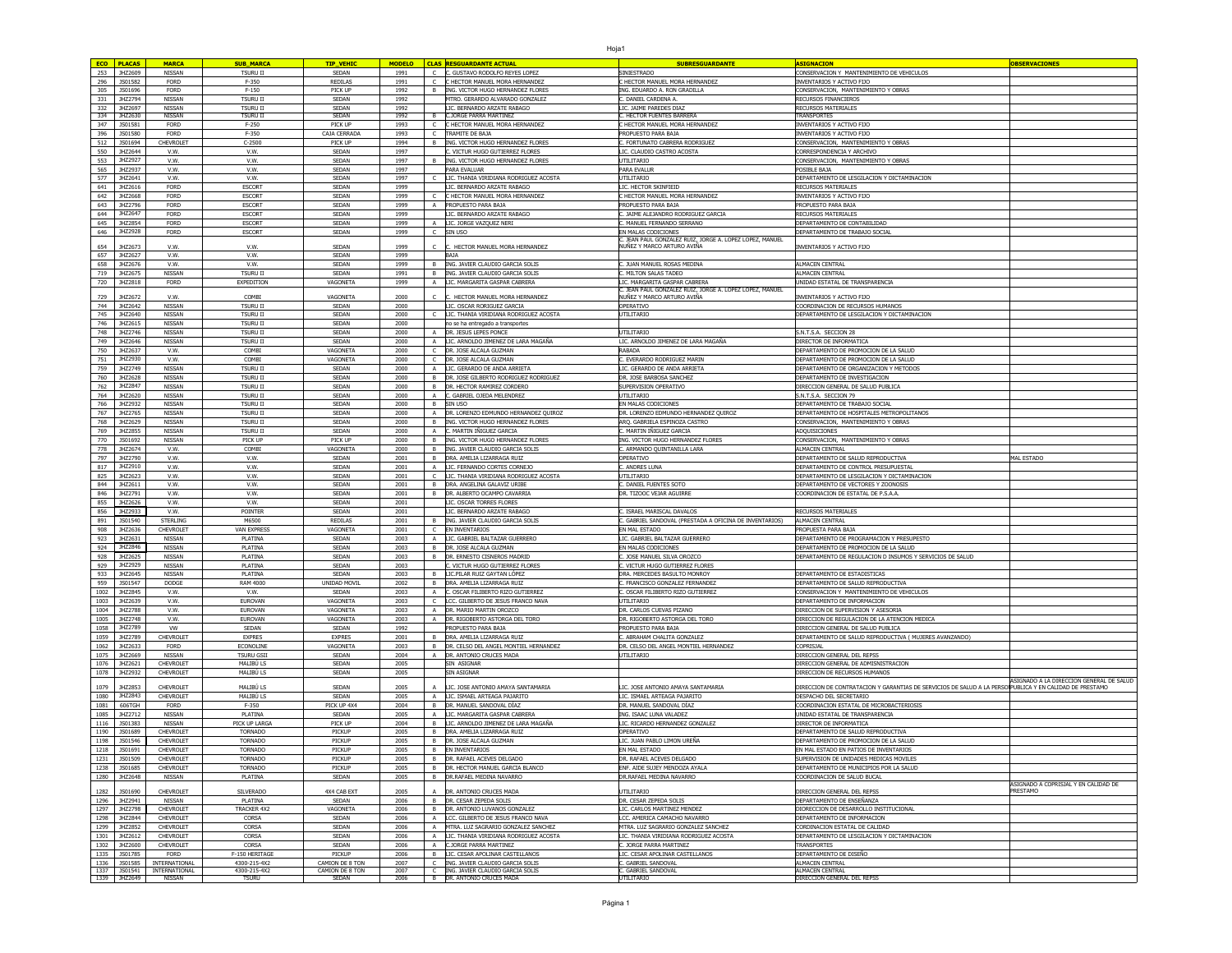|                                                                                                                              | 1342 JHZ2601                 | NISSAN           | <b>URVAN</b>                  | VAGONETA           | 2007         | <b>B</b>       | <b>C.JORGE PARRA MARTINEZ</b>                               | . AMBROSIO ROMERO ROBLES                                                               | <b>TRANSPORTES</b>                                                                         |                                          |
|------------------------------------------------------------------------------------------------------------------------------|------------------------------|------------------|-------------------------------|--------------------|--------------|----------------|-------------------------------------------------------------|----------------------------------------------------------------------------------------|--------------------------------------------------------------------------------------------|------------------------------------------|
|                                                                                                                              |                              |                  |                               |                    |              |                |                                                             |                                                                                        |                                                                                            |                                          |
| 1343                                                                                                                         | JHZ2602                      | NISSAN           | <b>URVAN</b>                  | VAGONETA           | 2007         | B              | C.JORGE PARRA MARTINEZ                                      | JAVIER CARMONA                                                                         | <b><i>FRANSPORTES</i></b>                                                                  |                                          |
| 1344                                                                                                                         | JHZ2603                      | NISSAN           | URVAN                         | VAGONETA           | 2007         | B              | C.JORGE PARRA MARTINEZ                                      | JOSE RENE HERNANDEZ NAVARRO                                                            | TRANSPORTES                                                                                |                                          |
| 1345                                                                                                                         | JHZ2604                      | NISSAN           | <b>URVAN</b>                  | VAGONETA           | 2007         | B              | C.JORGE PARRA MARTINEZ                                      | GUSTAVO R. LOPEZ REYES                                                                 | TRANSPORTE!                                                                                |                                          |
| 1346                                                                                                                         | JHZ2605                      | NISSAN           | URVAN                         | <b>VAGONETA</b>    | 2007         |                | B C.JORGE PARRA MARTINEZ                                    | . VICTOR MONTOYA PEREZ                                                                 | TRANSPORTE!                                                                                |                                          |
|                                                                                                                              |                              |                  |                               |                    |              |                | B C.JORGE PARRA MARTINEZ                                    |                                                                                        |                                                                                            |                                          |
| 1347                                                                                                                         | JHZ2606                      | NISSAN           | <b>URVAN</b>                  | VAGONETA           | 2007         |                |                                                             | JOSE LUIS PAEZ PINEDA                                                                  | <b>FRANSPORTES</b>                                                                         |                                          |
| 1348                                                                                                                         | JHZ267                       | NISSAN           | URVAN                         | VAGONET/           | 2007         |                | C. HECTOR MANUEL MORA HERNANDE                              | C. JEAN PAUL GONZALEZ RUIZ, JORGE A. LOPEZ LOPEZ, MANUEL<br>NUÑEZ Y MARCO ARTURO AVIÑA | <b>VVENTARIOS Y ACTIVO FIJO</b>                                                            |                                          |
|                                                                                                                              |                              |                  |                               |                    |              |                |                                                             |                                                                                        |                                                                                            |                                          |
| 1351                                                                                                                         | JS01589                      | <b>FORD</b>      | F-250 XL                      | PICK UP            | 2006         |                | A ING. JAVIER CLAUDIO GARCIA SOLIS                          | ING. JAVIER CLAUDIO GARCIA SOLIS                                                       | ALMACEN CENTRAI                                                                            |                                          |
| 1354                                                                                                                         | JS01680                      | <b>FORD</b>      | F450 4X2 CAJA SECA            | CAMION 5 TON       | 2007         | $\mathsf{C}$   | TNG. TAVIER CLAUDIO GARCIA SOLIS                            | GABRIEL SANDOVAL                                                                       | <b>ALMACEN CENTRA</b>                                                                      |                                          |
| 1355                                                                                                                         | JS01542                      | <b>FORD</b>      | F450 4X2 CAJA SECA            | CAMION 5 TON       | 2007         | C.             | TNG. JAVIER CLAUDIO GARCIA SOLIS                            | . GABRIEL SANDOVAL                                                                     | <b>ALMACEN CENTRA</b>                                                                      |                                          |
| 1370                                                                                                                         | JS01579                      | FORD             | F450 4X2 CAJA SECA            | CAMION 5 TON       | 2007         | $\mathsf{C}$   | C. HECTOR MANUEL MORA HERNANDEZ                             | . MANUEL NUÑEZ Y ABRAHAN AZPEITIA                                                      | INVENTARIOS Y ACTIVO FIJO                                                                  |                                          |
|                                                                                                                              |                              |                  |                               |                    |              |                |                                                             |                                                                                        |                                                                                            |                                          |
| 1371                                                                                                                         | JS01584                      | <b>FORD</b>      | F450 4X2 CAJA SECA            | CAMION 5 TON       | 2007         |                | C C. HECTOR MANUEL MORA HERNANDEZ                           | C. JEAN PAUL GONZALEZ RUIZ, JORGE A. LOPEZ LOPEZ,                                      | INVENTARIOS Y ACTIVO FIJO                                                                  |                                          |
| 1387                                                                                                                         | JHZ2938                      | NISSAN           | PLATINA                       | SEDAN              | 2006         |                | B DR. JOSE RAUL ALONSO GARCIA                               | DR. JOSE RAUL ALONSO GARCIA                                                            | DIRECCION DE PARTICIPACION SOCIAL                                                          |                                          |
|                                                                                                                              |                              |                  |                               |                    |              |                |                                                             |                                                                                        |                                                                                            | ASIGNADO A LA DIRECCION GENERAL DE SALUD |
| 1388                                                                                                                         | JHZ2622                      | NISSAN           | PLATINA                       | SEDAN              | 2006         |                | A <b>DR. JESUS LEPES PONCE</b>                              | UTILITARIO                                                                             | S.N.T.S.A. SECCION 28                                                                      | PUBLICA Y EN CALIDAD DE PRESTAMO         |
|                                                                                                                              | 1389 JHZ2614                 | NISSAN           | PLATINA                       | SEDAN              | 2006         |                | MTRO. GERARDO ALVARADO GONZALEZ                             | C. PATRICIA CUEVAS O.                                                                  | RECURSOS FINANCIEROS                                                                       |                                          |
| 1393                                                                                                                         | JS01698                      | <b>FORD</b>      | RANGER XL CREW CAB            | PICK UP            | 2007         | в              | DR. HECTOR MANUEL GARCIA BLANCO                             | DR. MIGUEL SAINS ARCEO                                                                 | DEPARTAMENTO DE MUNICIPIOS POR LA SALUD                                                    |                                          |
| 1413                                                                                                                         | JS01683                      | <b>FORD</b>      | RANGER XL CREW CAB            | PICK UP            | 2007         |                | DR. HECTOR MANUEL GARCIA BLANCO                             | DR. HECTOR GARCIA BLANCO                                                               | DEPARTAMENTO DE MUNICIPIOS POR LA SALUD                                                    |                                          |
|                                                                                                                              |                              |                  |                               |                    |              |                |                                                             |                                                                                        |                                                                                            |                                          |
| 1419                                                                                                                         | JS01783                      | <b>FORD</b>      | RANGER XL CREW CAB            | PICK UP            | 2007         | B              | DR. HECTOR MANUEL GARCIA BLANCO                             | LIC. SHEILA VANESA RODRIGUEZ VAZQUEZ                                                   | DEPARTAMENTO DE MUNICIPIOS POR LA SALUD                                                    |                                          |
|                                                                                                                              | 1421 HZ2939                  | <b>FORD</b>      | <b>EXPEDITION XLT</b>         | <b>VAGONETA</b>    | 2007         |                | A C. RICARDO JIMENEZ MEDINA                                 | C. RICARDO JIMENEZ MEDINA                                                              | DESPACHO DEL SECRETARIO                                                                    |                                          |
|                                                                                                                              | 1425 3S01784                 | <b>FORD</b>      | F250 LOW COST                 | <b>PICK UP</b>     | 2008         |                | B  ING. VICTOR HUGO HERNANDEZ FLORES                        | ING. GUILLERMO ALEJANDRO GARCIA PRECIADO                                               | CONSERVACION, MANTENIMIENTO Y OBRAS                                                        |                                          |
| 1426                                                                                                                         | JS01539                      | <b>FORD</b>      | F250 LOW COST                 | PICK UF            | 2008         |                | B ING. VICTOR HUGO HERNANDEZ FLORES                         | ING. JORGE ALBERTO RODRIGUEZ ORTEGA                                                    | CONSERVACION, MANTENIMIENTO Y OBRAS                                                        |                                          |
|                                                                                                                              | 1427 3S01693                 | <b>FORD</b>      | F250 LOW COST                 | PICK UP            | 2008         |                | B ING. VICTOR HUGO HERNANDEZ FLORES                         | ING. VICTOR MANUEL RAMIREZ LOPEZ                                                       | CONSERVACION, MANTENIMIENTO Y OBRAS                                                        |                                          |
|                                                                                                                              | 1469 3S01574                 | NISSAN           | TITAN CREW CAB XE 4X2         | PICK UP            | 2007         |                | B   DR. CARLOS ELISEO CARVAJAL CABEZA DE VACA               | UTILITARIO                                                                             | DIRECCION DE AFILIACION Y ASEGURAMIENTO DEL REPSS JALISCO                                  |                                          |
|                                                                                                                              | 1538 3502124                 | <b>DODGE</b>     | RAM 2500 ST 4X4               | PICK UF            | 2008         |                | A <b>DR. CARLOS ELISEO CARVAJAL CABEZA DE VACA</b>          | DR. CARLOS ELISEO CARVAJAL CABEZA DE VACA                                              | DIRECCION DE AFILIACION Y ASEGURAMIENTO DEL REPSS JALISCO                                  |                                          |
|                                                                                                                              | 1606 3S01953                 |                  |                               |                    |              |                |                                                             | <b>ROBADO</b>                                                                          |                                                                                            |                                          |
|                                                                                                                              |                              | FORD             | LOBO XL                       | PICKUP             | 2008         |                | A LIC. FERNANDO CORTES CORNEJO                              |                                                                                        | DEPARTAMENTO DE CONTROL PRESUPUESTAL                                                       |                                          |
|                                                                                                                              | 1609 3S01506                 | <b>FORD</b>      | LOBO XL                       | PICKUP             | 2008         |                | A C. JESUS AVILA MURO                                       | C. JESUS AVILA MURO                                                                    | DESPACHO DEL SECRETARIO                                                                    |                                          |
|                                                                                                                              | 1634 JHZ2607                 | <b>FORD</b>      | CLUB WAGON ECONOLINE E 150    | <b>VAGONETA</b>    | 2009         |                | B C.JORGE PARRA MARTINEZ                                    | C. JOSE ARIAS MANCILLA                                                                 | TRANSPORTES                                                                                |                                          |
| 1635                                                                                                                         | JHZ2608                      | <b>FORD</b>      | CLUB WAGON ECONOLINE E 150    | <b>VAGONETA</b>    | 2009         | $\mathbf{B}$   | <b>C.JORGE PARRA MARTINEZ</b>                               | OPERATIVO                                                                              | <b>TRANSPORTES</b>                                                                         |                                          |
|                                                                                                                              |                              |                  |                               |                    |              |                |                                                             |                                                                                        |                                                                                            |                                          |
| 1637                                                                                                                         | JHZ2797                      | <b>FORD</b>      | <b>FIESTA FIRST</b>           | SEDAN              | 2009         | A              | C. RICARDO JIMENEZ MEDINA                                   | . RICARDO JIMENEZ MEDINA                                                               | DESPACHO DEL SECRETARIO                                                                    |                                          |
| 1638                                                                                                                         | JHZ2768                      | <b>FORD</b>      | <b>FIESTA FIRST</b>           | SEDAN              | 2009         | C.             | DR. ARMANDO PIMIENTEL PALOMERA                              | JOSE LUIS SILVA ARMAS                                                                  | DEPARTAMENTO DE SALUD AMBIENTAL                                                            |                                          |
| 1639                                                                                                                         | JHZ2766                      | FORD             | <b>FIESTA FIRST</b>           | SEDAN              | 2009         | $\mathsf{C}$   | DR. ARMANDO PIMIENTEL PALOMERA                              | DR. JUAN ENRIQUE RODRIGUEZ MACIEL                                                      | DEPARTAMENTO DE SALUD AMBIENTAL                                                            |                                          |
|                                                                                                                              |                              |                  |                               |                    |              |                |                                                             |                                                                                        |                                                                                            |                                          |
| 1640                                                                                                                         | JHZ2638                      | <b>FORD</b>      | <b>FIESTA FIRST</b>           | SEDAN              | 2009         |                | DR. ERNESTO CISNEROS MADRID                                 | DRA. ANA CLEOTILDE SALAZAR PALOMARES                                                   | DEPARTAMENTO DE REGULACION D INSUMOS Y SERVICIOS DE SALUD                                  |                                          |
| 1641                                                                                                                         | JHZ2795                      | <b>FORD</b>      | <b>FIESTA FIRST</b>           | SEDAN              | 2009         |                | DR. ERNESTO CISNEROS MADRID                                 | DR. RAMON AVALOS HUERTA                                                                | DEPARTAMENTO DE REGULACION D INSUMOS Y SERVICIOS DE SALUD                                  |                                          |
| 1642                                                                                                                         | JHZ276                       | FORD             | <b>FIESTA FIRST</b>           | SEDAN              | 2009         |                | C LIC. JORGE CORTES LOPEZ                                   | M.V.Z. ROBERTO GONZALEZ SUAREZ                                                         | DEPARTAMENTO DE PRODUCTOS Y SERVICIOS                                                      |                                          |
| 1649                                                                                                                         | JHZ2769                      | <b>FORD</b>      | <b>FIESTA FIRST</b>           | SEDAN              | 2009         |                | LIC. MIGUEL ANGEL LEYVA LUNA                                |                                                                                        |                                                                                            |                                          |
|                                                                                                                              |                              |                  |                               |                    |              |                |                                                             |                                                                                        |                                                                                            |                                          |
| 1651                                                                                                                         | JHZ2840                      | <b>FORD</b>      | <b>FIESTA FIRST</b>           | SEDAN              | 2009         | <b>B</b>       | DR. ALBERTO OCAMPO CAVARRIA                                 | DR. TIZOOC VEJAR AGUIRRE                                                               | COORDINACION DE ESTATAL DE P.S.A.A                                                         |                                          |
| 1652                                                                                                                         | JHZ2624                      | <b>FORD</b>      | <b>FIESTA FIRST</b>           | SEDAN              | 2009         |                | LIC. BERNARDO ARZATE RABAGO                                 | EN TALLER SIN ASIGNAR                                                                  | RECURSOS MATERIALES                                                                        |                                          |
|                                                                                                                              | 1653 JHZ2617                 | <b>FORD</b>      | <b>FIESTA FIRST</b>           | SEDAN              | 2009         |                | A LIC. JUAN FERNANDO FELIX CAMACHO                          | LIC. JUAN FERNANDO FELIX CAMACHO                                                       | DIRECCION GENERAL DE ADMISNISTRACION                                                       |                                          |
|                                                                                                                              |                              |                  |                               |                    |              |                |                                                             |                                                                                        | CONSERVACION, MANTENIMIENTO Y OBRAS                                                        |                                          |
|                                                                                                                              | 1661 3S01546                 | FORD             | F-150                         | PICK UP            | 2009         |                | B ING. VICTOR HUGO HERNANDEZ FLORES                         | ING. JUAN TORRES SANTILLAN                                                             |                                                                                            |                                          |
| 1662                                                                                                                         | JS01588                      | <b>FORD</b>      | F-350 XL SUPER DUTY           | PICK UP            | 2009         |                | C C. HECTOR MANUEL MORA HERNANDEZ                           | HECTOR MORA HERNANDEZ Y ABRAHAM AZPEITIA                                               | INVENTARIOS Y ACTIVO FIJO                                                                  |                                          |
| 1667                                                                                                                         | JS01504                      | <b>FORD</b>      | F250                          | PICK UP            | 2009         |                | B  ING. VICTOR HUGO HERNANDEZ FLORES                        | ING. AL <u>EJANDRO PEÑA MAEDA</u>                                                      | CONSERVACION. MANTENIMIENTO Y OBRAS                                                        |                                          |
| 1668                                                                                                                         | JS01800                      | <b>FORD</b>      | F250                          | PICK UP            | 2009         |                | B TNG. VICTOR HUGO HERNANDEZ ELORES                         | JESUS ERNESTO AVELAR LOPEZ                                                             | CONSERVACION, MANTENIMIENTO Y OBRAS                                                        |                                          |
|                                                                                                                              |                              |                  |                               |                    |              |                |                                                             |                                                                                        |                                                                                            |                                          |
| 1670                                                                                                                         | JS01682                      | DODGE            | RAM 2500 SLT QUAD CAB 4X4     | PICK UF            | 2009         | $\mathsf{A}$   | DR. MARTIN RODRIGUEZ LOPEZ                                  | R. MARTIN RODRIGUEZ LOPEZ                                                              | ABORATORIO                                                                                 |                                          |
| 1704                                                                                                                         | JS01505                      | FORD             | RANGER XL DOBLE CABINA        | PICK UP            | 2009         |                | LIC. SAMUEL HUMBERTO LOPEZ SAHAGUN                          |                                                                                        |                                                                                            |                                          |
| 1705                                                                                                                         | JS01578                      | FORD             | RANGER XL DOBLE CABINA        | PICK UP            | 2009         |                | ING GUILLERMO PEÑA ROBLES GIL                               | ING GUILLERMO PEÑA ROBLES GIL                                                          | DEPARTAMENTO DE SERVICIOS GENERALES                                                        |                                          |
| 1706                                                                                                                         | JS01548                      | <b>FORD</b>      | RANGER XL DOBLE CABINA        | PICK UP            | 2009         | $\overline{B}$ | ING. VICTOR HUGO HERNANDEZ FLORES                           | JING. JOSE GUADALUPE ROJAS MENDOZA                                                     | CONSERVACION. MANTENIMIENTO Y OBRA!                                                        |                                          |
|                                                                                                                              | JS01562                      | <b>DODGE</b>     | RAM 2500 ST 4X4               | PICK UP            | 2009         | $\overline{A}$ | DR. GERARDO HERNANDEZ GARCIA                                | DR. GERARDO HERNANDEZ GARCIA                                                           | COORDINADOR DE JEFES DE DEPARTAMENTO DE COPRISJAI                                          |                                          |
| 1716                                                                                                                         |                              |                  |                               |                    |              |                |                                                             |                                                                                        |                                                                                            |                                          |
|                                                                                                                              | JHZ2670                      | <b>FORD</b>      | <b>FUSSION V6 SE</b>          | SEDAN              | 2009         |                | MTRO. GERARDO AI VARADO GONZALEZ                            | MTRO, GERARDO ALVARADO GONZALEZ                                                        | RECURSOS FINANCIEROS                                                                       |                                          |
|                                                                                                                              |                              | DODGE            | RAM 2500 QUAD BIG HORN        | PICK UF            | 2009         | B              | DR. CESAR EUGENIO RAMOS GARCIA                              | DR. CESAR EUGENIO RAMOS GARCIA                                                         | SUPERVISION DE UNIDADES MEDICAS MOVILES                                                    |                                          |
|                                                                                                                              | JS01340                      |                  |                               |                    |              |                | B DR. DIEGO ARMANDO LOZANO GONZALEZ                         | DR. DIEGO ARMANDO LOZANO GONZALEZ                                                      | SUPERVISION DE UNIDADES MEDICAS MOVILES                                                    |                                          |
|                                                                                                                              |                              |                  |                               |                    |              |                |                                                             |                                                                                        |                                                                                            |                                          |
|                                                                                                                              | JS01749                      | DODGE            | RAM 2500 QUAD BIG HORN        | PICK UP            | 2009         |                |                                                             |                                                                                        |                                                                                            |                                          |
|                                                                                                                              | 1789 3S01503                 | <b>FORD</b>      | LOBO XLT                      | PICK UP            | 2009         |                | B  DRA. ANGELINA GALAVIZ URIBE                              | DRA. ANGELINA GALAVIZ URIBE                                                            | DEPARTAMENTO DE VECTORES Y ZOONOSIS                                                        |                                          |
|                                                                                                                              | JS01501                      | <b>FORD</b>      | LOBO XLT                      | PICK UP            | 2009         |                | B  DRA. ANGELINA GALAVIZ URIBI                              | C. J. ASUNCION FRANCO MORA                                                             | DEPARTAMENTO DE VECTORES Y ZOONOSIS                                                        |                                          |
|                                                                                                                              |                              |                  |                               |                    |              |                |                                                             |                                                                                        |                                                                                            |                                          |
|                                                                                                                              | JS01502                      | <b>FORD</b>      | LOBO XLT                      | PICK UP            | 2009         |                | B DRA, ANGELINA GALAVIZ URIBE                               | . MIGUEL ANGEL MEGIA CERVANTEZ                                                         | DEPARTAMENTO DE VECTORES Y ZOONOSIS                                                        |                                          |
|                                                                                                                              |                              |                  |                               |                    |              |                |                                                             |                                                                                        |                                                                                            | ASIGNADO A LA DIRECCION GENERAL DE SALUD |
|                                                                                                                              | JS01688                      | CHEVROLET        | CABINA REGULAR                | PICK UP            | 2009         |                | A <b>DR. RIGOBERTO ASTORGA DEL TORO</b>                     | DR. RIGOBERTO ASTORGA DEL TORO                                                         | DIRECCION DE REGULACION DE LA ATENCION MEDICA                                              | PUBLICA Y EN CALIDAD DE PRESTAMO         |
|                                                                                                                              | JS01686                      | DODGE            | RAM 2500 QUAD BIG HORN        | PICK UP            | 2009         |                | B DR. HECTOR MANUEL GARCIA BLANCO                           | DR. CARLOS BAUTISTA NUÑO                                                               | DEPARTAMENTO DE MUNICIPIOS POR LA SALUD                                                    |                                          |
|                                                                                                                              | JS01684                      | DODGE            | RAM 2500 OUAD BIG HORN        | PICK UP            | 2009         |                | B DR. HECTOR MANUEL GARCIA BLANCO                           | DR. PEDRO CESAR LOPEZ RANGEL                                                           | DEPARTAMENTO DE MUNICIPIOS POR LA SALUD                                                    |                                          |
|                                                                                                                              | JHZ2610                      | CHEVROLET        | CHEVY                         | SEDAN              | 2010         | $\overline{A}$ | LIC. OSCAR ERNESTO TAPIA PADILLA                            | IC. OSCAR ERNESTO TAPIA PADILLA                                                        | COORDINACION ESTATAL DE PROSPERA                                                           |                                          |
|                                                                                                                              |                              |                  |                               |                    |              |                |                                                             |                                                                                        |                                                                                            |                                          |
|                                                                                                                              | JHZ2842                      | <b>TOYOTA</b>    | HIACE                         | <b>VAGONETA</b>    | 2010         | B              | DR. JOSE RAUL ALONSO GARCIA                                 | <b>JTILITARIO</b>                                                                      | DIRECCION DE PARTICIPACION SOCIAL                                                          |                                          |
|                                                                                                                              | JHZ2667                      | CHEVROLET        | <b>EXPRESS</b>                | <b>VAGONETA</b>    | 2010         | <b>B</b>       | LIC. JOSE ANTONIO AMAYA SANTAMARIA                          | UTILITARIO                                                                             | DIRECTOR DE FINANCIAMIENTO DEL REPSS JALISCO                                               |                                          |
|                                                                                                                              | JS01575                      | DODGE            | RAM 2500 STL 4X4 DOBLE CABINA | PICK UP            | 2010         | B              | <b>IDR. ANTONIO CRUCES MADA</b>                             | UTILITARIO                                                                             | DIRECCION GENERAL DEL REPSS                                                                |                                          |
|                                                                                                                              | JHZ2632                      | CHEVROLET        | CHEVY                         | SEDAN              | 2010         | B              |                                                             | . MARI MOLINA                                                                          | DEPARTAMENTO DE MEDICINA PREVENTIVA                                                        |                                          |
|                                                                                                                              |                              |                  |                               |                    |              |                | DR. ALBERTO OCAMPO CAVARRIA                                 |                                                                                        |                                                                                            |                                          |
|                                                                                                                              | JHZ2848                      | CHEVROLET        | CHEVY                         | SEDAN              | 2010         | В.             | DR. ALBERTO OCAMPO CAVARRIA                                 | PEDRO RENE PALOMAR JIMENEZ                                                             | DEPARTAMENTO DE MEDICINA PREVENTIVA                                                        |                                          |
|                                                                                                                              | JS00158                      | <b>ISUZU</b>     | ELF400F                       | UNIDAD THERMO KING | 2010         | <b>B</b>       | ING, JAVIER CLAUDIO GARCIA SOLI:                            | . GERARDO MEDINA RUBALCABA                                                             | ALMACEN CENTRAL                                                                            |                                          |
|                                                                                                                              | 1914   JHZ1582               | <b>FORD</b>      | ESCAPE XLS 14 TM              | <b>VAGONETA</b>    | 2010         |                | B DR. EDGAR SAUL TEJEDA CHAVEZ                              | DR. EDGAR SAUL TEJEDA CHAVEZ                                                           | COORDINACION ESTATAL DEL PASIA                                                             |                                          |
|                                                                                                                              | 1915   JHZ1583               | <b>FORD</b>      | ESCAPE XLS 14 TM              | <b>VAGONETA</b>    | 2010         |                | A <b>DR. ALBERTO OCAMPO CAVARRIA</b>                        | DR. ALBERTO OCAMPO CAVARRIA                                                            | DEPARTAMENTO DE MEDICINA PREVENTIVA                                                        |                                          |
|                                                                                                                              |                              |                  | CHEVY                         |                    | 2010         |                |                                                             |                                                                                        |                                                                                            |                                          |
|                                                                                                                              | 1921   JHZ1585               | CHEVROLET        |                               | SEDAN              |              |                | B DR. HECTOR MANUEL GARCIA BLANCO                           | DR. HECTOR GARCIA BLANCO                                                               | DEPARTAMENTO DE MUNICIPIOS POR LA SALUD                                                    |                                          |
| 1720<br>1721<br>1722<br>1790<br>1792<br>1814<br>1862<br>1863<br>1864<br>1865<br>1866<br>1893<br>1909<br>1910<br>1913<br>1922 | JHZ1584                      | CHEVROLET        | CHEVY                         | SEDAN              | 2010         | $\overline{B}$ | DR. HECTOR MANUEL GARCIA BLANCO                             | DR. CARLOS BAUTISTA NUÑO                                                               | DEPARTAMENTO DE MUNICIPIOS POR LA SALUD                                                    |                                          |
| 1945                                                                                                                         | JHZ2582                      | <b>FORD</b>      | ECONOLINE E-150 WAGON XL      | <b>VAGONETA</b>    | 2011         |                | B DR. CELEDONIO CARDENAS ROMERO                             | R. MANUEL CORTEZ                                                                       | DEPARTAMENTO DE EPIDEMIOLOGIA                                                              |                                          |
| 1957                                                                                                                         | JS01365                      | <b>FORD</b>      | RANGER XL DOBLE CABINA        | PICKUP             | 2011         |                | B DR. CELEDONIO CARDENAS ROMERO                             | DR. CELEDONIO CARDENAS ROMERO                                                          | DEPARTAMENTO DE EPIDEMIOLOGIA                                                              |                                          |
|                                                                                                                              | JHZ2599                      | NISSAN           | <b>TSURU</b>                  | SEDAN              | 2011         |                | C LIC. JORGE CORTES LOPEZ                                   | O.F.B. MARIA MERCEDEZ AZPETTIA GONZALEZ                                                | DEPARTAMENTO DE PRODUCTOS Y SERVICIOS                                                      |                                          |
| 2001                                                                                                                         |                              |                  |                               |                    |              |                |                                                             |                                                                                        |                                                                                            |                                          |
| 2002                                                                                                                         | JHZ3364                      | NISSAN           | <b>TSURU</b>                  | SEDAN              | 2011         | C.             | LIC. JORGE CORTES LOPEZ                                     | O.F.B. RAUL. FLORES CURIEI                                                             | DEPARTAMENTO DE PRODUCTOS Y SERVICIOS                                                      |                                          |
|                                                                                                                              | 2005   JHZ3367               | NISSAN           | <b>TSURU</b>                  | SEDAN              | 2011         |                | C DR. ERNESTO CISNEROS MADRID                               | DR. RAFAEL SALVADOR BAUTISTA NAVARRO                                                   | DEPARTAMENTO DE REGULACION D INSUMOS Y SERVICIOS DE SALUD                                  |                                          |
|                                                                                                                              | 2008 3S00962                 | NISSAN           | DOBLE CABINA                  | PICK UP            | 2010         |                | B DRA. ANGELINA GALAVIZ URIBE                               | UTILITARIO                                                                             | DEPARTAMENTO DE VECTORES Y ZOONOSIS                                                        |                                          |
|                                                                                                                              |                              |                  |                               | PICK UP            |              |                |                                                             |                                                                                        |                                                                                            |                                          |
| 2011                                                                                                                         | JS00983                      | NISSAN           | DOBLE CABINA                  |                    | 2011         |                | LIC. OSCAR TORRES FLORES                                    |                                                                                        |                                                                                            |                                          |
|                                                                                                                              | JHZ3575                      | CHEVROLET        | CHEVY                         | SEDAN              | 2011         |                | A DR. JUAN PABLO CARRILLO SANTOSCOY                         | DR. GUILLERMO OCHOA FERNANDEZ                                                          | DIRECION DE PREVENCION Y CONTROL DE ENFERMEDADES                                           |                                          |
| 2057<br>2058                                                                                                                 | JHZ3576                      | CHEVROLET        | CHEVY                         | SEDAN              | 2011         |                | B DR. ALBERTO OCAMPO CAVARRIA                               | IC. EN ENF. GUADALUPE NAVA VALDIVIA                                                    | DEPARTAMENTO DE MEDICINA PREVENTIVA                                                        |                                          |
|                                                                                                                              |                              | CHEVROLET        | CHEVY                         | SEDAN              |              |                | C ING. JAVIER CLAUDIO GARCIA SOLIS                          | . GERARDO MEDINA RUBALCABA                                                             | ALMACEN CENTRAL                                                                            |                                          |
|                                                                                                                              | 2066 JHZ3566                 |                  |                               |                    | 2011         |                |                                                             |                                                                                        |                                                                                            |                                          |
|                                                                                                                              | 2067   JHZ3567               | <b>CHEVROLE!</b> | CHEVY                         | SEDAN              | 2011         |                | IDR. JOSE RAUL ALONSO GARCIA                                | JR. KAMUN PADILLA EVANGELISTA                                                          | dirección de Participación Social                                                          |                                          |
|                                                                                                                              | 2068 JHZ3568                 | CHEVROLET        | CHEVY                         | SEDAN              | 2011         |                | B  DR. JOSE ALCALA GUZMAN                                   | LIC. ALEJANDRA PATRICIA MATIAS SERRANO                                                 | DEPARTAMENTO DE PROMOCION DE LA SALUD                                                      |                                          |
|                                                                                                                              | 2069   JHZ3569               | CHEVROLET        | CHEVY                         | SEDAN              | 2012         |                | B DR. JOSE ALCALA GUZMAN                                    | LIC. JOSE IGNACIO ROSAS MEDINA                                                         | DEPARTAMENTO DE PROMOCION DE LA SALUD                                                      |                                          |
|                                                                                                                              |                              |                  |                               |                    |              |                |                                                             |                                                                                        |                                                                                            | ASIGNADO A LA DIRECCION GENERAL DE SALUD |
|                                                                                                                              | JS02354                      | DODGE            | RAM 2500 CREW CAB SLT 4X4     | PICK UP            | 2011         |                | B <b>DR. ANTONIO CRUCES MADA</b>                            | UTILITARIO                                                                             | DIRECCION GENERAL DEL REPSS                                                                | PUBLICA Y EN CALIDAD DE PRESTAMO         |
| 2070                                                                                                                         |                              |                  |                               |                    |              |                |                                                             |                                                                                        |                                                                                            |                                          |
|                                                                                                                              | 2080 3502364                 | <b>ISUZU</b>     | ELF400F                       | UNIDAD THERMO KING | 2011         |                | C ING. JAVIER CLAUDIO GARCIA SOLIS                          | C. GERARDO MEDINA RUBALCABA                                                            | ALMACEN CENTRAL                                                                            |                                          |
|                                                                                                                              | 2081 JHZ3416                 | NISSAN           | <b>TSURU</b>                  | SEDAN              | 2012         |                | A C. JESUS AVILA MURO                                       | JESUS AVILA MURO                                                                       | DESPACHO DEL SECRETARIO                                                                    |                                          |
|                                                                                                                              | 2082 JHZ3417                 | NISSAN           | <b>TSURU</b>                  | SEDAN              | 2012         |                | A LIC. ALBERTO PONCE GARCIA                                 | LIC. ALBERTO PONCE GARCIA                                                              | DIRECTOR DE PROGRAMACION Y EVALUACION                                                      |                                          |
|                                                                                                                              |                              |                  |                               |                    |              |                |                                                             |                                                                                        |                                                                                            |                                          |
|                                                                                                                              | 2115 3S06044                 | NISSAN           | NP300 DOBLE CABINA            | PICK UP            | 2012         |                | B DR. DAGOBERTO GARCIA MEJIA                                | UTILITARIO                                                                             | DIRECCION DE CONTRATACION Y GARANTIAS DE SERVICIOS DE SALUD A LA PERSONA DEL REPSS JALISCO |                                          |
|                                                                                                                              | 2116 3S06045                 | NISSAN           | NP300 DOBLE CABINA            | PICK UP            | 2012         |                | B DR. CARLOS ELISEO CARVAJAL CABEZA DE VACA                 | UTILITARIO                                                                             | DIRECCION DE AFILIACION Y ASEGURAMIENTO DEL REPSS JALISCO                                  |                                          |
|                                                                                                                              | 2117   JS06047               | NISSAN           | NP300 DOBLE CABINA            | PICK UP            | 2012         |                | B LIC. JOSE ANTONIO AMAYA SANTAMARIA                        | UTILITARIO                                                                             | DIRECTOR DE FINANCIAMIENTO DEL REPSS JALISCO                                               |                                          |
|                                                                                                                              |                              |                  |                               |                    |              |                |                                                             |                                                                                        |                                                                                            | ASIGNADO A LA DIRECCION DE RECURSOS      |
|                                                                                                                              | 2122 JHZ3528                 | NISSAN           | VERSA                         | SEDAN              | 2012         |                | B DRA. AMELIA LIZARRAGA RUIZ                                | DRA. MARTHA ARIAS NOVOA                                                                | DEPARTAMENTO DE SALUD REPRODUCTIVA                                                         | HUMANOS Y CAMBIO POR ECO. 2197           |
|                                                                                                                              |                              | NISSAN           | <b>VERSA</b>                  |                    |              |                |                                                             | DR. MARIO MARTIN OROZCO                                                                |                                                                                            |                                          |
|                                                                                                                              | 2123 JHZ3529<br>2125 JHZ2056 | DODGE            | <b>DURANGO</b>                | SEDAN<br>VAGONETA  | 2012<br>2007 |                | A DR. MARIO MARTIN OROZCO<br>A DR LUIS DANIEL MERAZ ROSALES | DR LUIS DANIEL MERAZ ROSALES                                                           | DIRECCION DE SUPERVISION Y ASESORIA<br>DIRECCION DE PLANEACION                             |                                          |

Hoja1